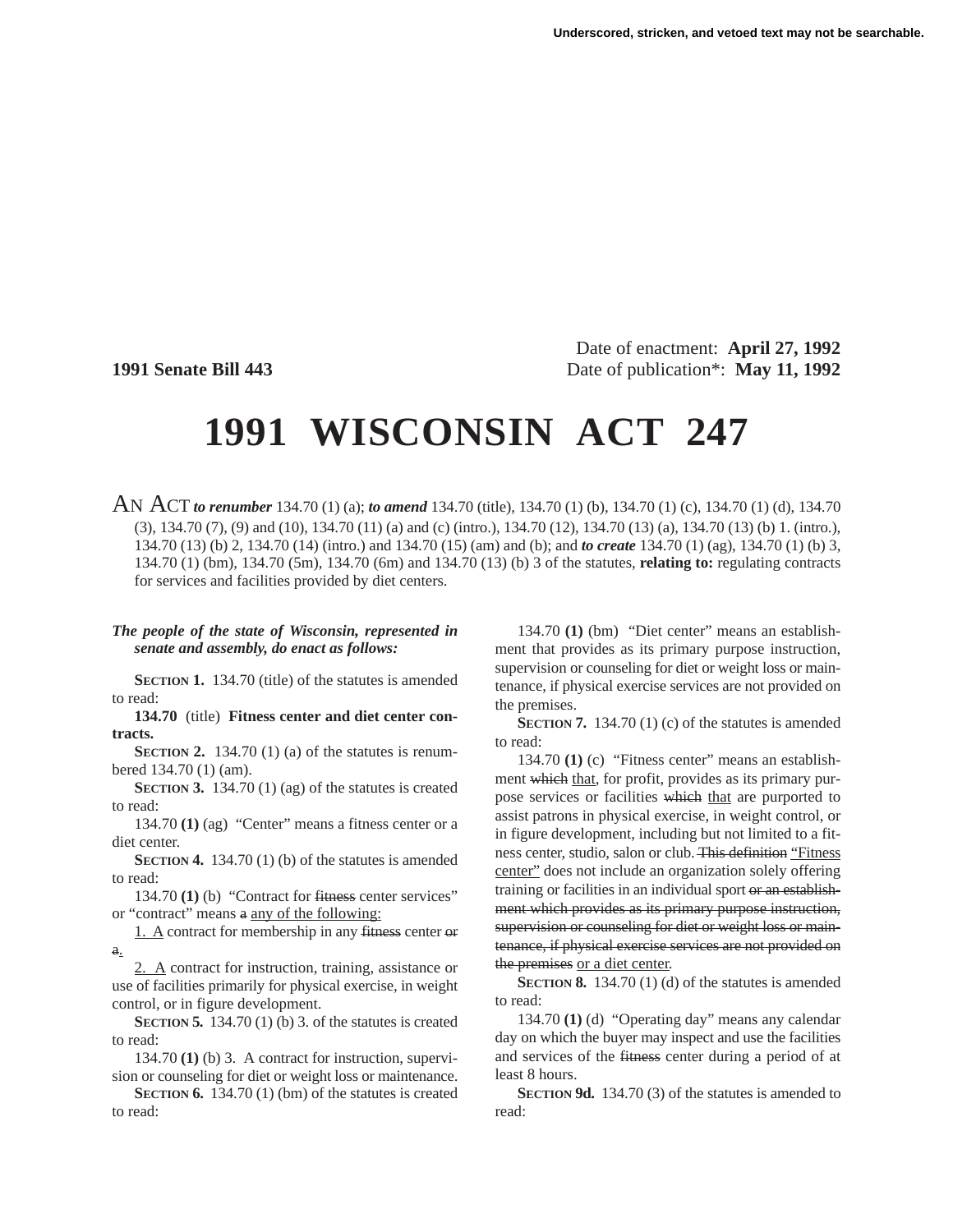134.70 **(3)** Every contract for fitness center services shall clearly and conspicuously disclose the identity and location of the fitness center facilities available to the buyer. The contract shall disclose the general nature of each major facility and service which that will be available including any conditions or restrictions on their use. The disclosures under this subsection may be made on a separate sheet provided to the buyer at the time the buyer signs the contract. If a facility or service is replaced by an equal or superior facility or service, the fitness center is deemed in compliance with this subsection.

**SECTION 9m.** 134.70 (5m) of the statutes is created to read:

134.70 **(5m)** Every contract for diet center services shall be for a specified length of time not exceeding 2 years exclusive of any weight maintenance program. If the contract for diet center services includes a weight maintenance program, the contract for diet center services shall be for a specified length of time not exceeding 3 years. The contract for diet center services shall clearly disclose the full price of the buyer's contractual obligation including any interest or other charges.

**SECTION 10m.** 134.70 (6m) of the statutes is created to read:

134.70 **(6m)** Every contract for diet center service shall contain:

(a) A caption printed in boldface uppercase type of not less than 10–point size entitled "CANCELLATION AND REFUNDS".

(b) A provision under the caption stating: "*Right to Cancel.* You are permitted to cancel this contract until midnight of the 3rd operating day after the date on which you signed the contract. If the facilities or services that are described in the contract are not available at the time you sign the contract, you have until midnight of the 3rd operating day after the day on which you received notice of their availability, to cancel the contract. If within this time period you decide you want to cancel this contract, you may do so by notifying .... (the seller) by any writing mailed or delivered to .... (the seller) at the address shown on the contract, within the previously described time period. If you do so cancel, any payments made by you, less the value of services already provided to you, will be refunded within 21 days after notice of cancellation is delivered, and any evidence of any indebtedness executed by you will be canceled by .... (the seller) and arrangements will be made to relieve you of any further obligation to pay the same."

**SECTION 11.** 134.70 (7), (9) and (10) of the statutes are amended to read:

134.70 **(7)** If, at the time of execution of the fitness center services contract, the facilities and services described in the contract are available for the buyer's use, the contract may include the written notice that the facilities and services are available as required by sub. subs. (6) and (6m).

## – 2 – **1991 Senate Bill 443**

**(9)** No contract for fitness center services may require a buyer who exercises the contractual right to cancel to pay more than a \$3 user fee per day of actual use of facilities and services by the buyer during the cancellation period. No contract for diet center services may require a buyer who exercises the contractual right to cancel to pay more than the value of services provided before cancellation.

**(10)** Any right of action or defense arising out of a contract for fitness center services which that the buyer has against the seller is preserved against any assignee of or successor to the contract.

**SECTION 12.** 134.70 (11) (a) and (c) (intro.) of the statutes are amended to read:

134.70 **(11)** (a) Every contract for fitness center services shall provide that if any of the facilities or services described in the contract become unavailable or are no longer fully operational, before full receipt of the services and use of facilities for which the buyer contracted, the buyer is liable for only that portion of the total consideration proportional to the elapsed time portion of the contract at the time of the unavailability. The buyer is entitled to a refund of any other funds already paid.

(c) (intro.) Nothing in this subsection shall restrict a fitness center's ability to:

**SECTION 13.** 134.70 (12) of the statutes is amended to read:

134.70 **(12)** Every contract for fitness center services shall provide that if the buyer is unable to make use of or receive the fitness center services contracted for because of death or disability, the buyer is liable for only that portion of the total consideration proportional to the elapsed time portion of the contract at the time of the death or disability.

**SECTION 14.** 134.70 (13) (a) of the statutes is amended to read:

134.70 **(13)** (a) Subject to sub. (8), no fitness center may collect or by contract require a buyer to pay more than \$75 for fitness center services before the buyer receives or has the opportunity to receive those services unless the fitness center establishes, for each fitness center location, proof of financial responsibility as described in par. (b).

**SECTION 15.** 134.70 (13) (b) 1. (intro.) of the statutes is amended to read:

134.70 **(13)** (b) 1. (intro.) A fitness Except as provided in subd. 3, a center may establish proof of financial responsibility required under par. (a) by maintaining any of the following commitments approved by the department of justice in an amount not less than \$25,000, subject to subd. 2:

**SECTION 16.** 134.70 (13) (b) 2. of the statutes is amended to read:

134.70 **(13)** (b) 2. The commitment described in subd. 1 shall be established in favor of or made payable to the state, for the benefit of any buyer who does not